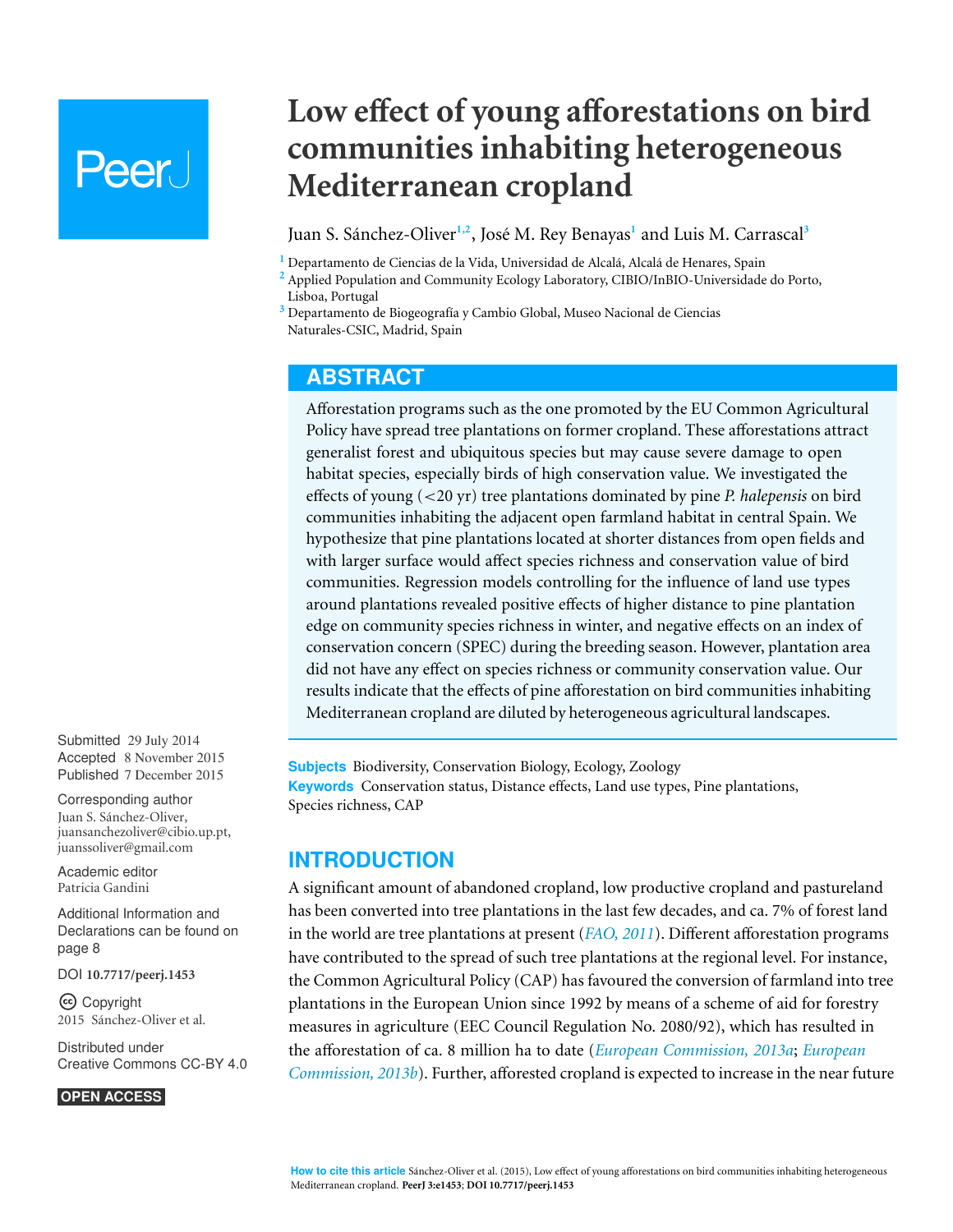in countries such as Spain (with more than 500,000 ha at present) due to subsidies to afforestation of extirpated vineyards (*[Spanish](#page-11-0) [Agrarian](#page-11-0) [Guarantee](#page-11-0) [Fund,](#page-11-0) [2012](#page-11-0)*).

Tree plantations pursue a number of environmental and societal services such as soil retention and carbon sequestration (*[Rey](#page-10-0) [Benayas](#page-10-0) [et](#page-10-0) [al.,](#page-10-0) [2007](#page-10-0)*). However, they may have noticeable effects on biological communities. Thus, *[Bremer](#page-9-3) [&](#page-9-3) [Farley](#page-9-3) [\(2010\)](#page-9-3)* found that tree plantations are most likely to contribute to biodiversity when established on degraded lands rather than replacing natural ecosystems, and when indigenous tree species rather than exotic species are used. Similarly, a meta-analysis of faunal and floral species richness and abundance in timber plantations and pasture lands on 36 sites across the world concluded that plantations support higher species richness or abundance than pasture land only for particular taxonomic groups (i.e., herpetofauna), or specific landscape features (i.e., absence of remnant vegetation within the pasture matrix) (*[Felton](#page-9-4) [et](#page-9-4) [al.,](#page-9-4) [2010](#page-9-4)*).

Agro-ecosystems are important for maintenance of bird diversity in Europe, especially for species of conservation concern (*[BirdLife](#page-8-0) [International,](#page-8-0) [2004a](#page-8-0)*). However, populations of farmland bird species in Europe showed a decline of ca. 20% between 1990 and 2008 (see also *[Donald](#page-9-5) [et](#page-9-5) [al.,](#page-9-5) [2002](#page-9-5)*; *[Gregory](#page-10-1) [et](#page-10-1) [al.,](#page-10-1) [2005](#page-10-1)*; *[Butler](#page-9-6) [et](#page-9-6) [al.,](#page-9-6) [2010](#page-9-6)*; *[Scholefield](#page-11-1) [et](#page-11-1) [al.,](#page-11-1) [2011](#page-11-1)*; *[Guerrero](#page-10-2) [et](#page-10-2) [al.,](#page-10-2) [2012](#page-10-2)*). Cropland afforestations in southern Europe, which are mostly based on coniferous species, may cause severe damage to open habitat species, especially ground-nesting birds, many of which are of conservation concern in Europe (*[European](#page-9-7) [Bird](#page-9-7) [Census](#page-9-7) [Council,](#page-9-7) [2010](#page-9-7)*). These negative effect are mostly due to the replacement of high quality habitat and increasing risk of predation (*[Santos](#page-11-2) [et](#page-11-2) [al.,](#page-11-2) [2006](#page-11-2)*; *[Caplat](#page-9-8) [&](#page-9-8) [Fonderflick,](#page-9-8) [2009](#page-9-8)*; *[Reino](#page-10-3) [et](#page-10-3) [al.,](#page-10-3) [2009](#page-10-3)*; *[Reino](#page-10-4) [et](#page-10-4) [al.,](#page-10-4) [2010](#page-10-4)*; *[Voˇr´ıˇsek](#page-11-3) [et](#page-11-3) [al.,](#page-11-3) [2010](#page-11-3)*; *[Butler](#page-9-6) [et](#page-9-6) [al.,](#page-9-6) [2010](#page-9-6)*). For instance, an assessment of nest predation rates on open farmland habitat adjacent to young tree plantations in central Spain resulted in 94.2% of artificial nests that were predated three weeks after the start of the experiment (*[Sanchez-Oliver,](#page-10-5) ´ [Rey](#page-10-5) [Benayas](#page-10-5) [&](#page-10-5) [Carrascal,](#page-10-5) [2014a](#page-10-5)*). Nonetheless, these tree plantations may increase local species richness close to them as they are suitable habitat for forest generalist and ubiquitous species, although they are not adequate habitat for forest specialists in their current state of maturity (*[Rey](#page-10-6) [Benayas,](#page-10-6) [Galvan´](#page-10-6) [&](#page-10-6) [Carrascal,](#page-10-6) [2010](#page-10-6)*; *[Sanchez-Oliver,](#page-11-4) ´ [Rey](#page-11-4) [Benayas](#page-11-4) [&](#page-11-4) [Carrascal,](#page-11-4) [2014b](#page-11-4)*).

In a worryingly frame of open farmland species declines that, despite the efforts, is not being reverted, this study aims at investigating the effects of young (<20 yr) tree plantations on bird communities inhabiting the adjacent open farmland habitat in a Mediterranean landscape mosaic located in central Spain. Specifically, we hypothesized that distance to and area of tree plantations will affect species richness and conservation value of the bird communities because they will (1) attract only forest generalist and ubiquitous species of low conservation value and (2) have a detrimental effect on bird species that are characteristic of open farmland habitat, particularly for ground-nesting species that are of high conservation value. We predict that the effects of tree plantations may depend on land use type around them and that they will be more negative for open farmland birds in homogeneous herbaceous landscapes (*[Sanchez-Oliver,](#page-11-4) ´ [Rey](#page-11-4) [Benayas](#page-11-4) [&](#page-11-4) [Carrascal,](#page-11-4) [2014b](#page-11-4)*). We predict as well that these effects will be most noticeable in the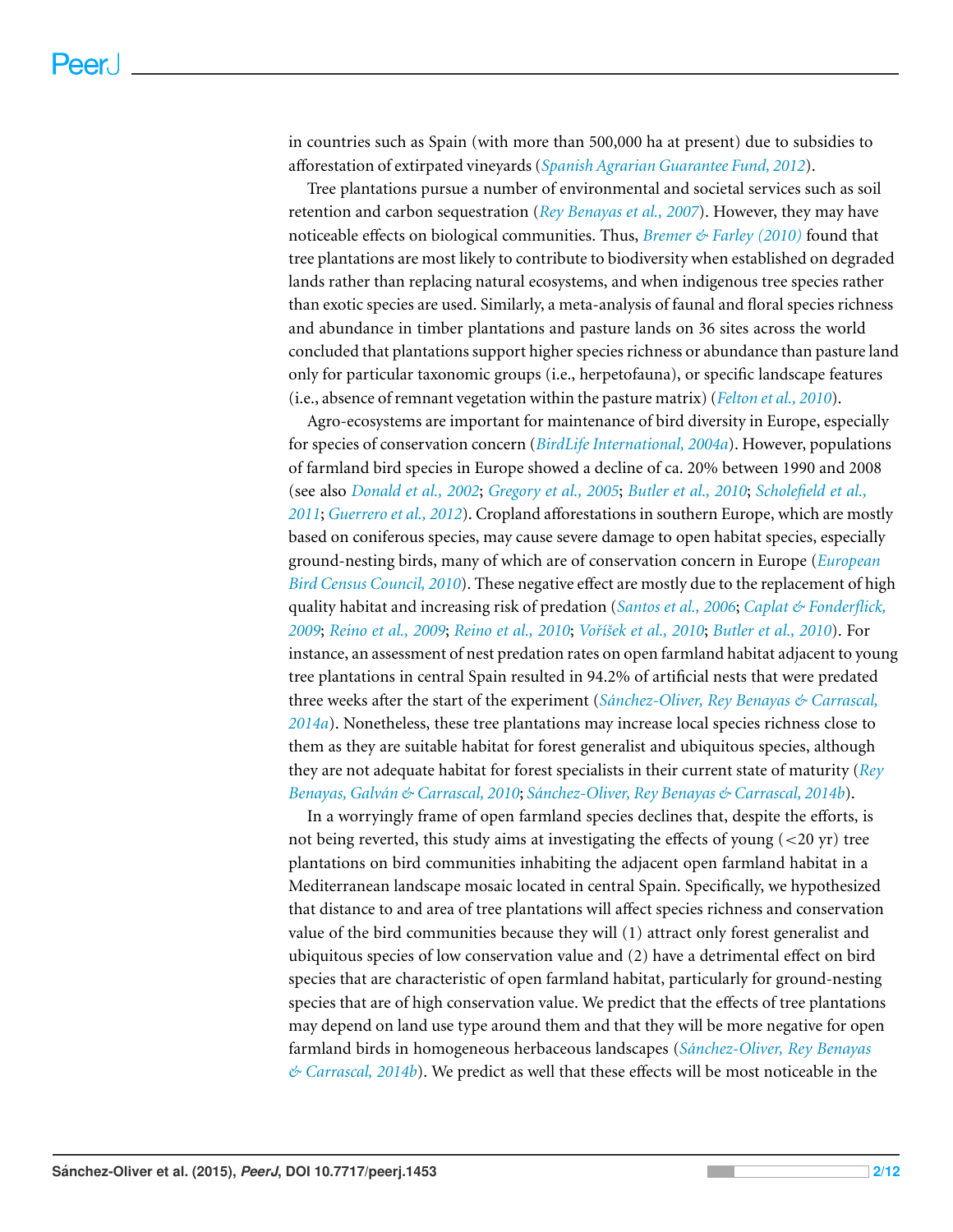<span id="page-2-0"></span>

**Figure 1 Study area map.** Low effect of young afforestations on bird communities inhabiting heterogeneous Mediterranean cropland Location of the study area in central Spain within the Ciudad Real province and distribution of the young forest plantations (in black) and transects (grey) on adjacent cropland that were investigated in this study.

breeding season than in winter due to territorial behaviour of birds and competition to avoid less favourable habitat (*[Morgado](#page-10-7) [et](#page-10-7) [al.,](#page-10-7) [2010](#page-10-7)*; *[Delgado](#page-9-9) [et](#page-9-9) [al.,](#page-9-9) [2013](#page-9-9)*).

# **METHODS**

# **Study area**

Field work was carried out on open farmland adjacent to afforested cropland located in Campo de Montiel (La Mancha natural region, Ciudad Real province, southern Spanish plateau, UTM 30 S 469411 4289409; [Fig. 1\)](#page-2-0). The study area spreads on ca. 440  $\text{km}^2$  with altitude ranging between 690 and 793 m a.s.l. The climate is continental Mediterranean with dry and hot summers and cold winters. Mean annual temperature and total annual precipitation in the area during the last 30 years were 13.7 ◦C and 390 mm, respectively (*[Agencia](#page-8-1) [Espanola](#page-8-1) ˜ [de](#page-8-1) [Meteorolog´ıa,](#page-8-1) [2012](#page-8-1)*). These figures were 15.8 ◦C and 362.9 mm in 2012, when our bird surveys took place (*[Junta](#page-10-8) [de](#page-10-8) [Castilla-La](#page-10-8) [Mancha,](#page-10-8) [2013](#page-10-8)*).

The area is a representative mosaic of different crops, pastures and natural or introduced woody vegetation that are characteristic of large areas in Mediterranean landscapes. Cropland was mostly herbaceous crops (24%, principally wheat and barley) and permanent woody crops (22% olive groves and 18% vineyards). Natural vegetation consisted of Holm oak (*Quercus rotundifolia L.*) woodland and riparian forests that have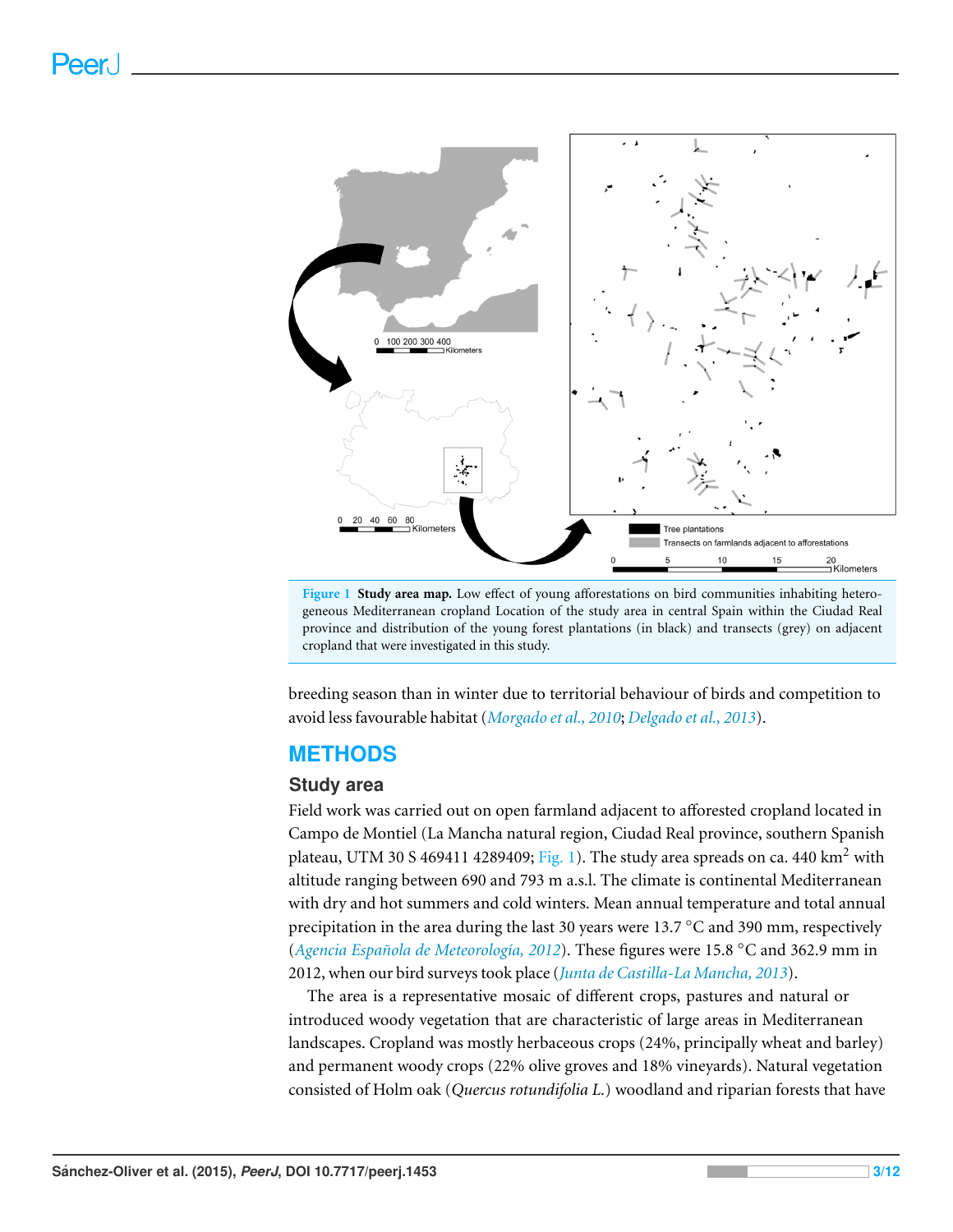<span id="page-3-0"></span>**Table 1 Charactersitics of tree plantations.** Mean, standard deviation (sd) and range (min/max) of area of tree plantations and land-use categories in  $1-km \times 200$ -m 80 transects on farmland habitat adjacent to the 40 tree plantations (two transects per plantation) that were surveyed in Central Spain.

|                                          | Mean | sd   | min | max   |
|------------------------------------------|------|------|-----|-------|
| Area of tree plantation (ha)             | 5.8  | 6.6  | 1.3 | 36.5  |
| Cover of the tree layer $(\% )$          | 38.8 | 25.7 | 1.7 | 100.0 |
| Average pine height (m)                  | 3.6  | 1.5  | 1.0 | 7.2   |
| Average trunk diameter of pines (dbh cm) | 13.3 | 6.5  | 4.0 | 33.2  |
| Streams and rivers (% cover)             | 0.3  | 0.9  | 0.0 | 6.4   |
| Roads and rural tracks (% cover)         | 1.7  | 1.6  | 0.0 | 7.7   |
| Olive groves (% cover)                   | 14.2 | 21.5 | 0.0 | 94.5  |
| Scattered buildings (% cover)            | 0.3  | 1.0  | 0.0 | 7.3   |
| Tree plantations (% cover)               | 0.8  | 2.5  | 0.0 | 22.7  |
| Natural woodland (% cover)               | 0.1  | 0.8  | 0.0 | 9.5   |
| Fruit and dried fruit groves (% cover)   | 0.2  | 2.1  | 0.0 | 26.6  |
| Waste lands (% cover)                    | 1.7  | 4.6  | 0.0 | 31.8  |
| Pastures (% cover)                       | 6.5  | 15.8 | 0.0 | 99.2  |
| Dry herbaceous cropland (% cover)        | 40.4 | 32.8 | 0.0 | 100.0 |
| Vineyards (% cover)                      | 33.9 | 32.2 | 0.0 | 100.0 |

been mostly extirpated from this region. Until 1992, woodland cover was restricted to open Holm oak patches, usually grazed by sheep and goats. Major land use changes in the last years in Ciudad Real province were vineyard extirpation (17,620 out of 24,347 ha in total between 2008 and 2011; Government of Castilla-La Mancha, 2013, unpublished data) and abandonment of herbaceous cropland and subsequent afforestation (38,135 ha between 1993 and 2013, 1.9% of total area of Ciudad Real province; Government of Castilla-La Mancha, 2013, unpublished data). These afforestations are of small area [\(Table 1\)](#page-3-0) due to property size and noticeably dominated by Aleppo pine (*Pinus halepensis* Mill.) alone or mixed with Holm oak.

# **Selection of tree plantations for bird survey at adjacent farmland habitat**

First, all tree plantations in the study area were located using both orto-photos (*[Geographic](#page-10-9) [Information](#page-10-9) [System](#page-10-9) [of](#page-10-9) [Farming](#page-10-9) [Land,](#page-10-9) [2010](#page-10-9)*; hereafter SigPac) and Google Earth®, and were later verified in the field. We found 99 tree plantations on former cropland that took place in 1992 or later. Tree plantations <1 ha were directly discarded. In addition, a target tree plantation had to be placed at least 2-km away from another plantation in the transect direction to avoid that surveyed birds associated to open farmland adjacent to a given tree plantation were affected by another tree plantation. Following these criteria, we finally selected 40 tree plantations to assess bird community on farmland adjacent to tree plantations. We measured the area of every tree plantation [\(Table 1\)](#page-3-0) using ArcGIS 10.0 (ESRI Inc., Redlands, CA, USA). As they were young, the tree canopy was little developed (mean tree cover =  $38.8\% \pm 25.7\%$ , mean tree height =  $3.6 \text{ m} \pm 1.5 \text{ m}$ , and mean  $dbh = 13.3$  cm  $\pm$  6.5 cm).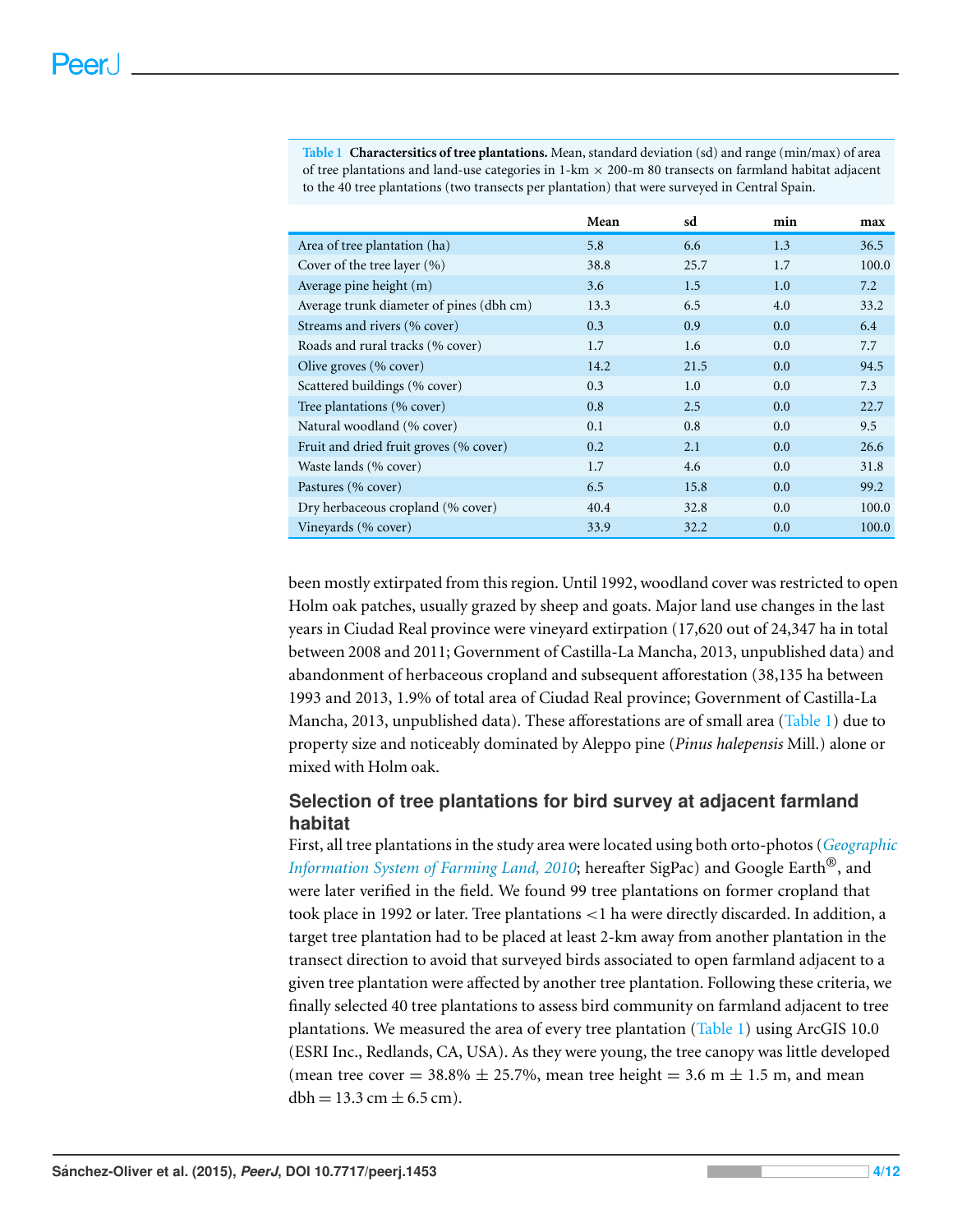#### **Bird survey**

Bird census were carried out in winter (January and February) and breeding season (April and May) of 2012 to assess the wintering and breeding bird communities, respectively. Census method consisted of outward line transects of 1,000-m length with belts of 100-m at each side of the observer and initiated at the tree plantation edge (*[Bibby](#page-8-2) [et](#page-8-2) [al.,](#page-8-2) [2000](#page-8-2)*; *[Gre](#page-10-10)[gory,](#page-10-10) [Gibbons](#page-10-10) [&](#page-10-10) [Donald,](#page-10-10) [2004](#page-10-10)*). Two census-transects for each plantation and season were carried out in different days, one in the morning between sunrise and three hours later and one in the evening two hours before sunset (80 transects in total). The two transects from each tree plantation spanned on different directions that were established *a priori* to meet the criterion used for selection of tree plantations (see above). They were walked at an average speed of 2.5  ${\rm km\,h^{-1}}$  . We noted and geo-localized the presence of every bird except those that were over-flying the census area (i.e., distance to the tree plantation edge and situation with respect to the transect progression line;  $Table S1$  $Table S1$ ). All censuses were conducted by the same well trained field ornithologist (JS S-O) on windless and rainless days.

The European endangered status of each species was obtained from *[BirdLife](#page-9-10) [Inter](#page-9-10)[national](#page-9-10) [\(2004b\)](#page-9-10)* using the Species of European Conservation Concern (SPEC index) scores. This index uses four categories: SPEC 1 (global conservation concern), SPEC 2 (concentrated in Europe and with an unfavourable globally threatened or near threatened conservation status or data deficient), SPEC 3 (not concentrated in Europe but with an unfavourable conservation status), and Non-SPEC (favourable conservation status). We assigned a value of 4 to species that were included in the Non-SPEC category. Finally, we used a transformed SPEC index by subtracting the SPEC value of each surveyed species to 5 in order that species of highest conservation concern attained the greatest value (4), whereas the species of lowest conservation concern attained a value of 1 (*[De](#page-9-11) [la](#page-9-11) Montaña*, *[Rey](#page-9-11) [Benayas](#page-9-11) [&](#page-9-11) [Carrascal,](#page-9-11) [2006](#page-9-11)*). The average values of the transformed SPEC index were calculated considering the recorded species occurrence in each transect [\(Table](http://dx.doi.org/10.7717/peerj.1453/supp-1) [S1\)](http://dx.doi.org/10.7717/peerj.1453/supp-1).

To have a reference of the avifauna that colonizes farmland habitat in the studied region, for comparison with our bird survey, we used (1) the species list (47 species) of the common farmland bird indicator for Southern Europe (*[European](#page-9-7) [Bird](#page-9-7) [Census](#page-9-7) [Council,](#page-9-7) [2010](#page-9-7)*) and the list (36 species) of common farmland bird index (*[Directorate-General](#page-9-12) [for](#page-9-12) [Agricul](#page-9-12)[ture](#page-9-12) [and](#page-9-12) [Rural](#page-9-12) [Development,](#page-9-12) [2012](#page-9-12)*), and (2) the mean density of breeding species found at the habitat categories labelled as (a) dry arable lands, (b) vineyards, (c) olive groves, (d) agricultural mosaics with woody cultivations, and (e) pastures within the Mesomediterranean region of Central Spain obtained from *[Carrascal](#page-9-13) [&](#page-9-13) [Palomino](#page-9-13) [\(2008\)](#page-9-13)*[\(Table](http://dx.doi.org/10.7717/peerj.1453/supp-1) [S1\)](http://dx.doi.org/10.7717/peerj.1453/supp-1).

#### **Land use types**

We measured percentage of land use types in all 80 transects on farmland habitat where bird survey took place using ArcGIS 10.0 (ESRI Inc., Redlands, CA, USA). The length and width of transects make them representative samples of land use types in the studied landscape. Land use types were identified by means of land use layers taken from SigPac (*[Geographic](#page-10-9) [Information](#page-10-9) [System](#page-10-9) [of](#page-10-9) [Farming](#page-10-9) [Land,](#page-10-9) [2010](#page-10-9)*) and verified in the field. We initially distinguished 21 land use types that were aggregated into the following eleven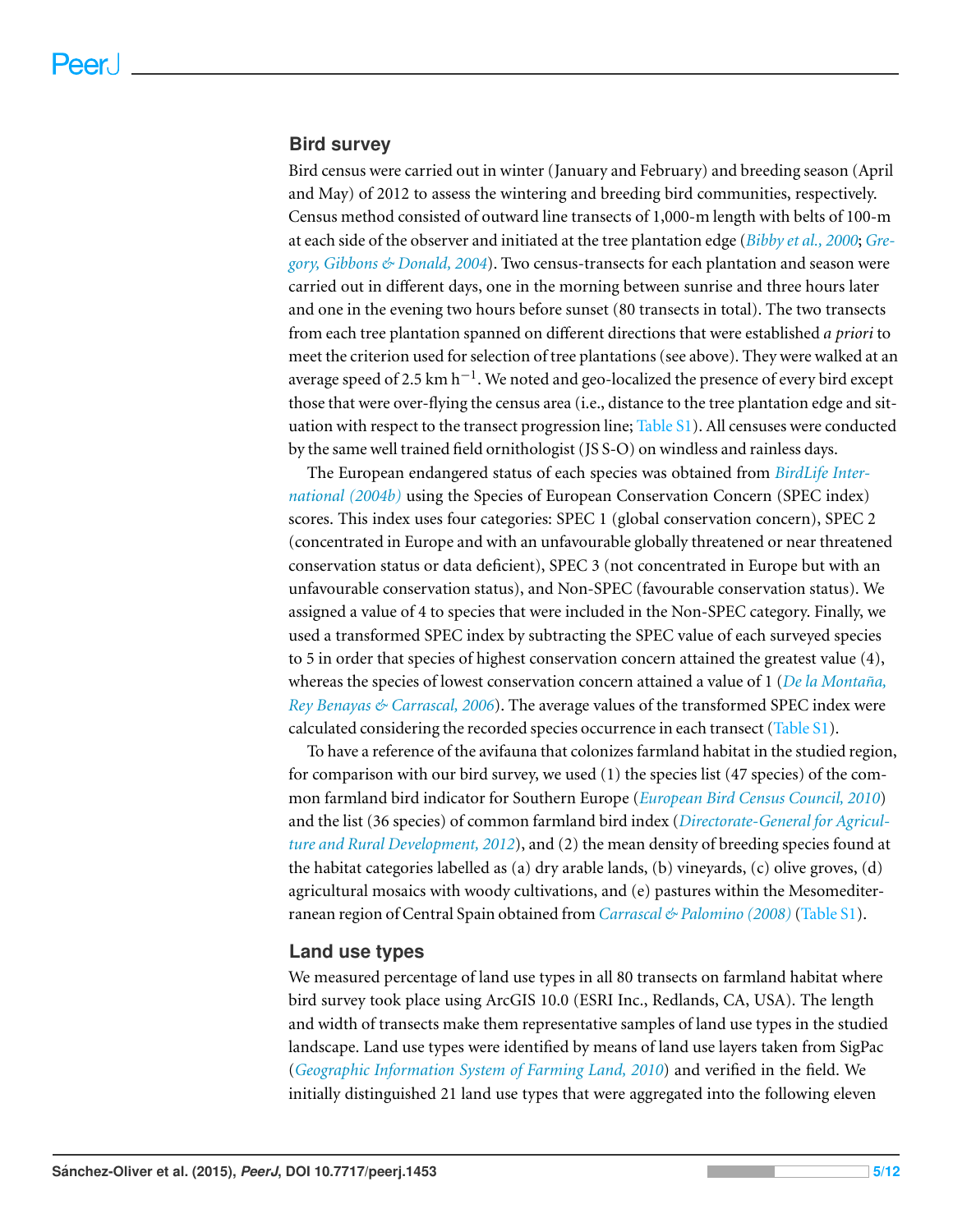categories for statistical analyses according to their larger covers in the study region (i.e., avoiding those habitat categories of very low representativeness): streams and rivers, roads and rural tracks, olive groves, scattered buildings, tree plantations other than young cropland afforestations (i.e., on non-arable hills), natural woodland, fruit and dried fruit groves, waste lands (unproductive, dump areas), pastures (semi-natural grasslands), dry herbaceous cropland (mostly cereals), and vineyard. The percentage of area occupied by each land use type across transects is shown in [Table 1.](#page-3-0)

# **Statistical analyses**

Water birds (e.g., Common Sandpiper *Actitis hypolecus*, Mallard *Anas plathyrhinchos*, and Grey Heron *Ardea cinerea*), aerial feeders (European Bee-eater *Merops apiaster* and the Hirundinidae family species), and raptors were not considered in data analyses as the census method we used does not accurately estimate the occurrence of these species. Species richness and SPEC score of the whole bird community, including forest species, were analysed by means of Generalized Linear Models based on a Poisson distribution (with the log-link function) with distance to tree plantation and plantation area as target predictors. Distance to tree plantation edge was treated as a dummy variable, i.e., 0 for close or  $\lt$ 400 m vs. 1 for away or 600–1,000 m. We used the 400 m and 600 m thresholds for distances "close to" and "away from" plantations, respectively, as representative of the landscape scale addressed in this study which allow for analysing differences in bird responses between specialist and generalist farmland species (the farther points from forest edge were situated at  $1,531 \pm 1,201$  m distance in *[Reino](#page-10-3) [et](#page-10-3) [al.,](#page-10-3) [2009](#page-10-3)*). The 400–600 m distance was treated as a buffer zone and not considered in the analysis. Area of tree plantation was included as a continuous covariate (in logarithm). The height of trees was included in previous analyses but it did not have any significant effects and thus it was eliminated in final analysis. As land use type may affect abundance of bird species around plantations, we included in the models the cover of six land use categories with a percentage higher than 1% as control covariates (namely, roads and rural tracks, olive groves, waste lands, pastures, dry herbaceous croplands and vineyards). GLMs were carried out with Gretl (release 1.9.5, [http://gretl.sourceforge.net/\)](http://gretl.sourceforge.net/). Statistical significance of the predictor variables was calculated using quasi-ML standard errors. We also tested for homogeneity of slopes of plantation area in the close and away transect sectors in *a posteriori*regression analyses.

# **RESULTS**

We detected a total of 3,643 individuals belonging to 47 species in winter and 1,149 individuals belonging to 37 species in the breeding season at our 80 1-km transects [\(Table](http://dx.doi.org/10.7717/peerj.1453/supp-1) [S1\)](http://dx.doi.org/10.7717/peerj.1453/supp-1). Thirty two species were included in the Non-SPEC category—least conservation concern—, 12 in the SPEC 3, nine in the SPEC 2, and two in the SPEC 1—highest conservation concern [\(Table](http://dx.doi.org/10.7717/peerj.1453/supp-1) [S1\)](http://dx.doi.org/10.7717/peerj.1453/supp-1).

Models revealed significant effects of distance to tree plantation edge on community species richness in winter (i.e., communities away from the plantations were ca. 30% richer in species than those close to plantations) but not in the breeding season [\(Table 2\)](#page-6-0). The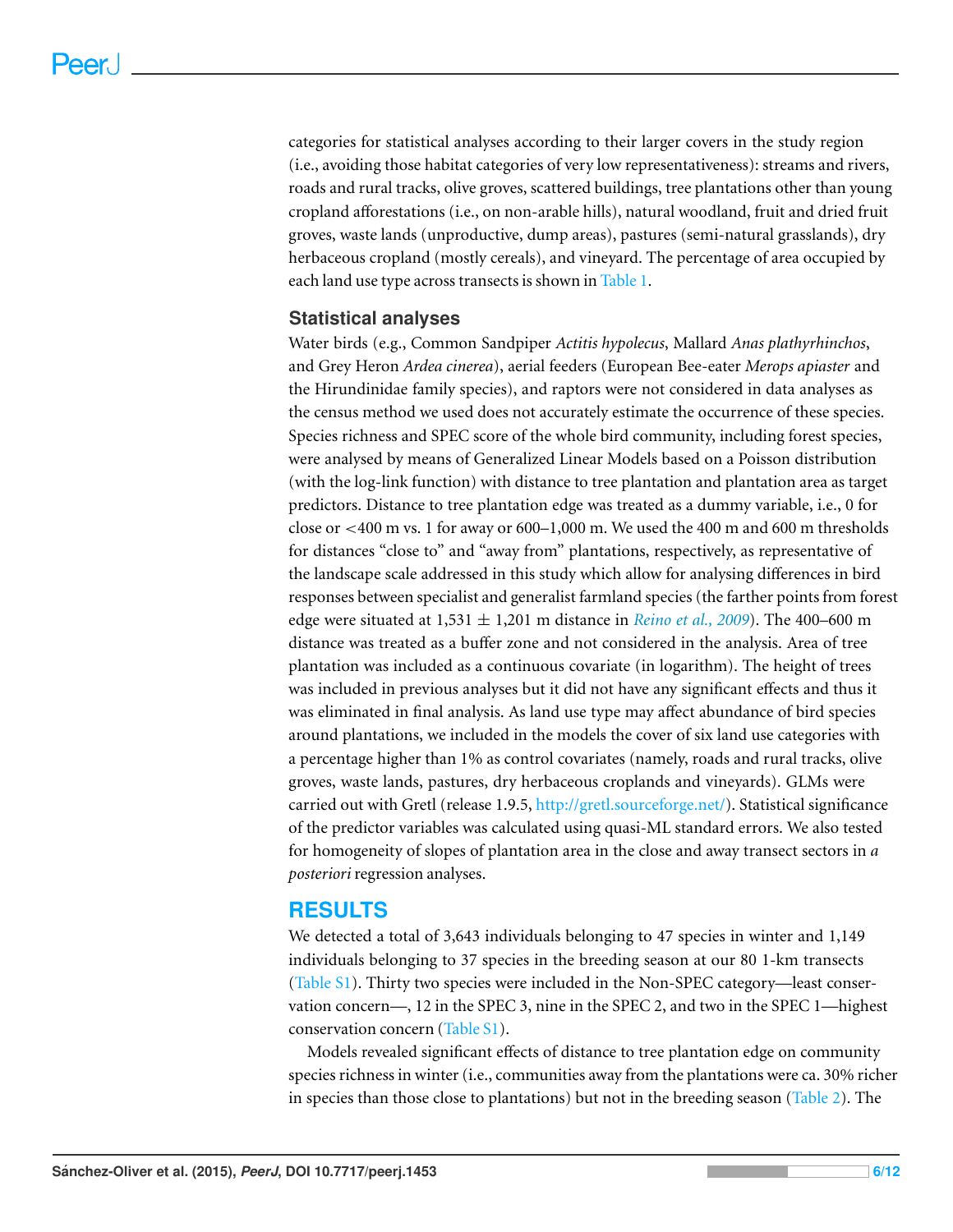<span id="page-6-0"></span>**Table 2 Results of Species Richness and SPEC.** Species richness and the average transformed SPEC index related to conservation concern (in an inverse scale from 1-safe to 4-highly threatened) of the bird fauna inhabiting areas close to  $(0-400 \text{ m})$  and away  $(600-1,000 \text{ m})$  from forest plantation edges, in winter (A) and in the breeding season (B). Figures are mean  $\pm$  sd. The regression coefficient and *p*-value of the effects of distance to plantation edge and plantation area (log-transformed) were obtained using generalized regression models that compare close vs. away (as a dummy variable: 0-close, 1-away) controlling for the effects of land use type (see 'Methods' for more details).

|                           | Close           | Away            | <b>Distance</b> |         | Area of<br>plantation |         |
|---------------------------|-----------------|-----------------|-----------------|---------|-----------------------|---------|
|                           | Mean $\pm$ sd   | Mean $\pm$ sd   | Coeffic.        | p-value | Coeffic.              | p-value |
| A. Winter                 |                 |                 |                 |         |                       |         |
| Species richness          | $2.76 \pm 2.06$ | $3.56 \pm 2.25$ | 0.127           | 0.015   | $-0.045$              | 0.570   |
| Transformed SPEC index    | $1.39 \pm 0.68$ | $1.48 \pm 0.64$ | 0.054           | 0.337   | $-0.028$              | 0.694   |
| <b>B.</b> Breeding season |                 |                 |                 |         |                       |         |
| Species richness          | $3.20 \pm 1.88$ | $3.01 \pm 1.87$ | 0.000           | 0.996   | $-0.041$              | 0.490   |
| Transformed SPEC index    | $1.86 \pm 0.67$ | $1.60 \pm 0.72$ | $-0.116$        | 0.037   | 0.011                 | 0.879   |

plantation area term did not have any effect on species richness in winter or breeding season. The effect of land use types was not significant.

Distance to tree plantation edge showed a significant effect on the SPEC index during the breeding season (i.e., 19% higher index close to tree plantations), but not in winter. Plantation area did not have any effect on the SPEC index in either season [\(Table 2\)](#page-6-0).

# **DISCUSSION**

Overall, we found that young tree plantations established on former cropland in a Mediterranean mosaic located in central Spain had (1) a low detrimental effect on bird species richness in winter and (2) a marginal positive effect on conservation value of bird communities at adjacent open farmland habitat in the breeding season. Our results and their conclusions have all limitations of a single year study.

Previous studies on the effects of tree plantations in open habitat bird species have mostly found negative effects, particularly for the most specialized and of more conservation concern species (*[Shochat,](#page-11-5) [Abramsky](#page-11-5) [&](#page-11-5) [Pinshow,](#page-11-5) [2001](#page-11-5)*; *[Santos](#page-11-2) [et](#page-11-2) [al.,](#page-11-2) [2006](#page-11-2)*; *[Reino](#page-10-3) [et](#page-10-3) [al.,](#page-10-3) [2009](#page-10-3)*; *[Reino](#page-10-4) [et](#page-10-4) [al.,](#page-10-4) [2010](#page-10-4)*; *[Reino](#page-10-11) [et](#page-10-11) [al.,](#page-10-11) [2013](#page-10-11)*; *[Morgado](#page-10-7) [et](#page-10-7) [al.,](#page-10-7) [2010](#page-10-7)*). For instance, *[Fonderflick,](#page-10-12) [Besnard](#page-10-12) [&](#page-10-12) [Martin](#page-10-12) [\(2013\)](#page-10-12)* found that the abundance of open-habitat birds decreased significantly in the vicinity of edges, this negative response extended within 150 m from the edge, and the effect was disproportionately higher in open-habitat species with high conservation concern. We found this detrimental effect for species richness in winter, but this result refers to all species of the community and not only to open habitat species [\(Table 2A\)](#page-6-0). These simple and monospecific tree plantations would provide scarce food resources in winter, causing bird communities avoid them for foraging in more productive crops like olive groves or vineyard (*[Rieset](#page-10-13) [al.,](#page-10-13) [2004](#page-10-13)*; *[Myczko](#page-10-14) [et](#page-10-14) [al.,](#page-10-14) [2013](#page-10-14)*). In turn, the negative response of steppe birds but not of generalist farmland species to edge contrast could reduce the number of species close to younger tree plantations, since gregarious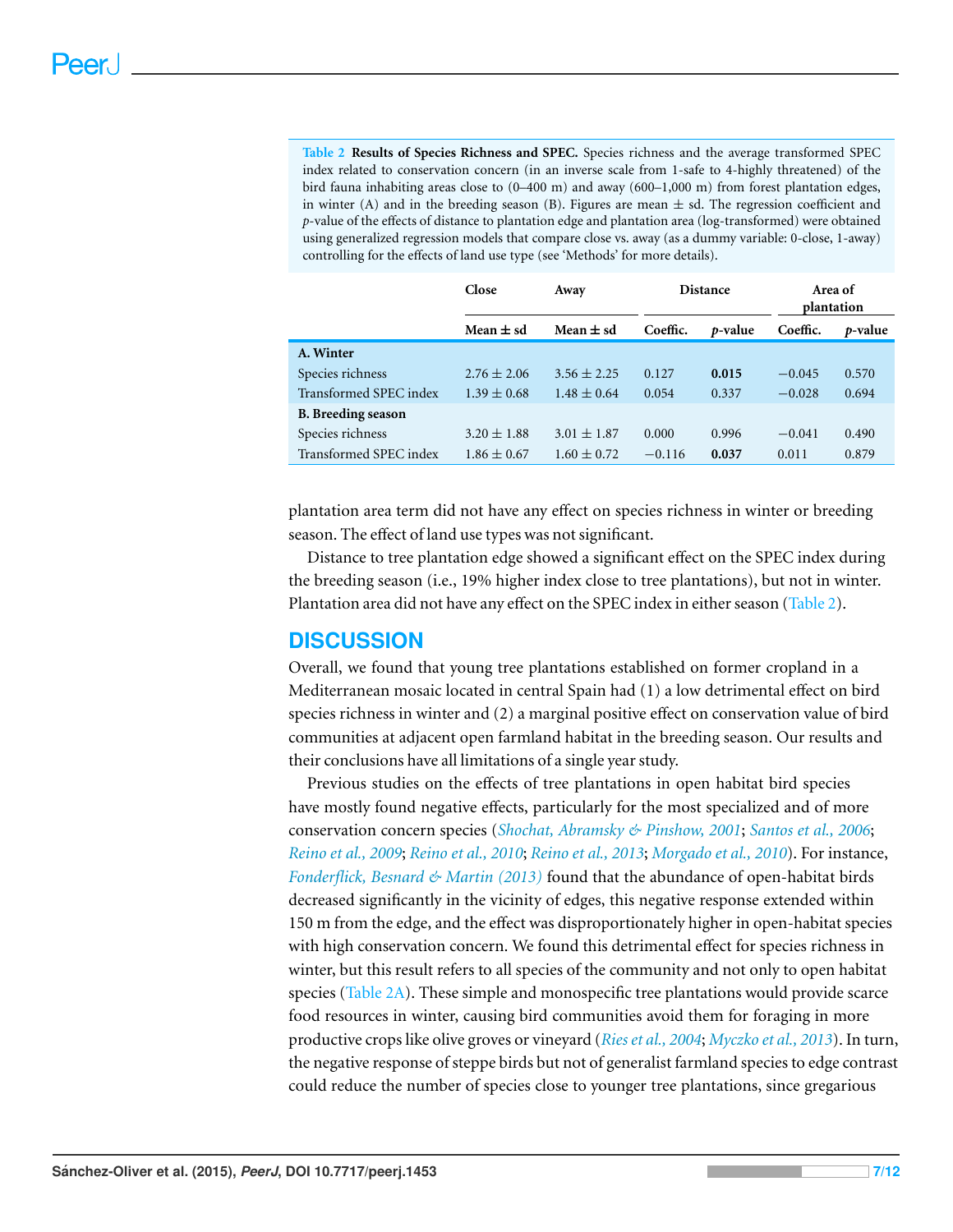behaviour of steppe birds in winter would enable these species to move away from them (*[Reino](#page-10-3) [et](#page-10-3) [al.,](#page-10-3) [2009](#page-10-3)*; *[Delgado](#page-9-9) [et](#page-9-9) [al.,](#page-9-9) [2013](#page-9-9)*).

Conservation status concern of the bird assemblage in the breeding season was higher at close distance to the tree plantation edge and was not affected by the area of tree plantations [\(Table 2\)](#page-6-0). The small size of the plantations (5.8 ha in average) together with the little development of some of them (e.g., tree cover of 1.7%, [Table 1\)](#page-3-0) may produce detrimental effects only at very short distances from them (e.g., <150 m, *[Fonderflick,](#page-10-12) [Besnard](#page-10-12) [&](#page-10-12) [Martin,](#page-10-12) [2013](#page-10-12)*; *[Sanchez-Oliver,](#page-10-5) ´ [Rey](#page-10-5) [Benayas](#page-10-5) [&](#page-10-5) [Carrascal,](#page-10-5) [2014a](#page-10-5)*). The plantation area may modify the magnitude of the distance effect, which should be higher in larger patches than in small ones. As we noted above, scant development of these plantations and low edge contrast may explain their little effect on bird communities, but tree growth may increase the negative effect in open farmland birds in the future, especially for conservation concern species (*[Reino](#page-10-3) [et](#page-10-3) [al.,](#page-10-3) [2009](#page-10-3)*).

Further, these plantations may mirror remnants of natural or semi-natural woody vegetation such as woodland patches and hedgerows that may be even beneficial for some farmland bird species (e.g., buntings), as they offer opportunities for forage, refuge and breeding (*[Concepcion´](#page-9-14) [&](#page-9-14) [D´ıaz,](#page-9-14) [2010](#page-9-14)*; *[Concepcion´](#page-9-15) [&](#page-9-15) [D´ıaz,](#page-9-15) [2011](#page-9-15)*; *[Morgado](#page-10-7) [et](#page-10-7) [al.,](#page-10-7) [2010](#page-10-7)*; *Batáry [et](#page-8-3) [al.,](#page-8-3) [2012](#page-8-3)*). Importantly, the hypothesized detrimental effect of the tree plantations seems to be diluted by the high heterogeneity of the landscape mosaic and the important proportion of woody crops such as olive groves [\(Table 1\)](#page-3-0) (*[Tryjanowski](#page-11-6) [et](#page-11-6) [al.,](#page-11-6) [2011](#page-11-6)*; *[Myczko](#page-10-14) [et](#page-10-14) [al.,](#page-10-14) [2013](#page-10-14)*). In agreement, other studies have shown that landscape heterogeneity is a relevant factor affecting the occurrence and abundance of farmland birds ([Morales,](#page-10-15) García *[&](#page-10-15) [Arroyo,](#page-10-15) [2005](#page-10-15)*; *[Batary,](#page-8-4) ´ [Matthiesen](#page-8-4) [&](#page-8-4) [Tscharntke,](#page-8-4) [2010](#page-8-4)*; *[Batary](#page-8-5) ´ [et](#page-8-5) [al.,](#page-8-5) [2011](#page-8-5)*; *[Flohre](#page-9-16) [et](#page-9-16) [al.,](#page-9-16) [2011](#page-9-16)*; *[Concepcion´](#page-9-15) [&](#page-9-15) [D´ıaz,](#page-9-15) [2011](#page-9-15)*; *[Sanchez-Oliver,](#page-10-5) ´ [Rey](#page-10-5) [Benayas](#page-10-5) [&](#page-10-5) [Carrascal,](#page-10-5) [2014a](#page-10-5)*).

We conclude that distance to, but not area of, young pine plantations established on former Mediterranean cropland exert a low detrimental effect on bird species richness but not in the overall community conservation status at open farmland, which seems to be diluted by the high heterogeneity of the landscape. We recommend long-term assessments of afforestations in agricultural landscapes to fully understand their effects on farmland bird community and, consequently, propose management measures to reduce or avoid their possible negative impacts on biodiversity, particularly on ground-nesting birds.

# <span id="page-7-0"></span>**ADDITIONAL INFORMATION AND DECLARATIONS**

# **Funding**

Projects from the Spanish Ministry of Science and Education (CGL2010-18312 and CGL2014-53308-P) and the Government of Madrid (S2009AMB-1783, REMEDINAL-2 and S2013/MAE-2719, REMEDINAL-3) have provided or are currently providing financial support for this body of research. JSSO was supported by a contract from Fundación Internacional para la Restauración de Ecosistemas ([www.fundacionfire.org\)](http://www.fundacionfire.org). The funders had no role in study design, data collection and analysis, decision to publish, or preparation of the manuscript.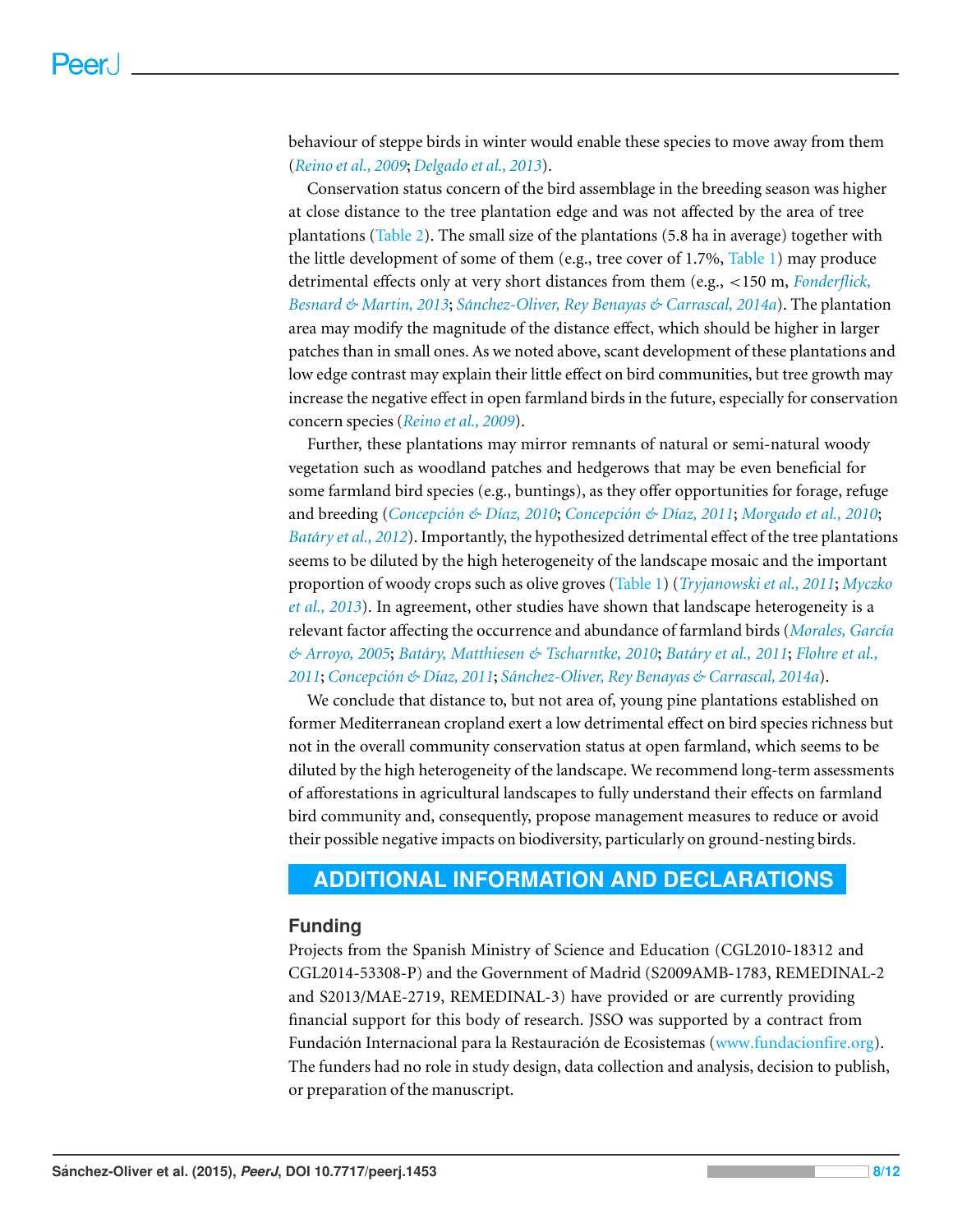# **Grant Disclosures**

The following grant information was disclosed by the authors: Spanish Ministry of Science and Education: CGL2010-18312, CGL2014-53308-P. Government of Madrid: S2009AMB-1783, REMEDINAL-2, S2013/MAE-2719, REMEDINAL-3.

Fundación Internacional para la Restauración de Ecosistemas.

#### **Competing Interests**

The authors declare there are no competing interests.

#### **Author Contributions**

- Juan S. Sanchez-Oliver conceived and designed the experiments, performed the ´ experiments, analyzed the data, contributed reagents/materials/analysis tools, wrote the paper, prepared figures and/or tables, reviewed drafts of the paper.
- Jose M. Rey Benayas conceived and designed the experiments, contributed ´ reagents/materials/analysis tools, wrote the paper, prepared figures and/or tables, reviewed drafts of the paper.
- Luis M. Carrascal conceived and designed the experiments, analyzed the data, wrote the paper, reviewed drafts of the paper.

#### **Data Availability**

The following information was supplied regarding data availability: The research in this article did not generate any raw data.

#### **Supplemental Information**

Supplemental information for this article can be found online at [http://dx.doi.org/](http://dx.doi.org/10.7717/peerj.1453#supplemental-information) [10.7717/peerj.1453#supplemental-information.](http://dx.doi.org/10.7717/peerj.1453#supplemental-information)

# **REFERENCES**

<span id="page-8-1"></span>**Agencia Española de Meteorología. 2012.** Agencia Española de Meteorología. Available at *[http://](http://www.aemet.es/) [www.aemet.es/](http://www.aemet.es/)*.

- <span id="page-8-5"></span>**Batary P, B ´ aldi A, Kleijn D, Tscharntke T. 2011. ´** Landscape-moderated biodiversity effects of agri-environmental management: a meta-analysis. *Proceedings. Biological Sciences/The Royal Society* **278**:1894–1902 DOI [10.1098/rspb.2010.1923.](http://dx.doi.org/10.1098/rspb.2010.1923)
- <span id="page-8-3"></span>**Batary P, Kov ´ acs-Hosty ´ anszki A, Fischer C, Tscharntke T, Holzschuh A. 2012. ´** Contrasting effect of isolation of hedges from forests on farmland vs. woodland birds. *Community Ecology* **13**:155–161 DOI [10.1556/ComEc.13.2012.2.4.](http://dx.doi.org/10.1556/ComEc.13.2012.2.4)
- <span id="page-8-4"></span>**Batáry P, Matthiesen T, Tscharntke T. 2010.** Landscape-moderated importance of hedges in conserving farmland bird diversity of organic vs. conventional croplands and grasslands. *Biological Conservation* **143**:2020–2027 DOI [10.1016/j.biocon.2010.05.005.](http://dx.doi.org/10.1016/j.biocon.2010.05.005)

<span id="page-8-2"></span><span id="page-8-0"></span>**Bibby C, Burgess ND, Hill DA, Mustoe SH. 2000.** *Bird census techniques*. London: Academic Press. **BirdLife International. 2004a.** *Birds in Europe: population estimates, trends and conservation status*. Cambridge: BirdLife International.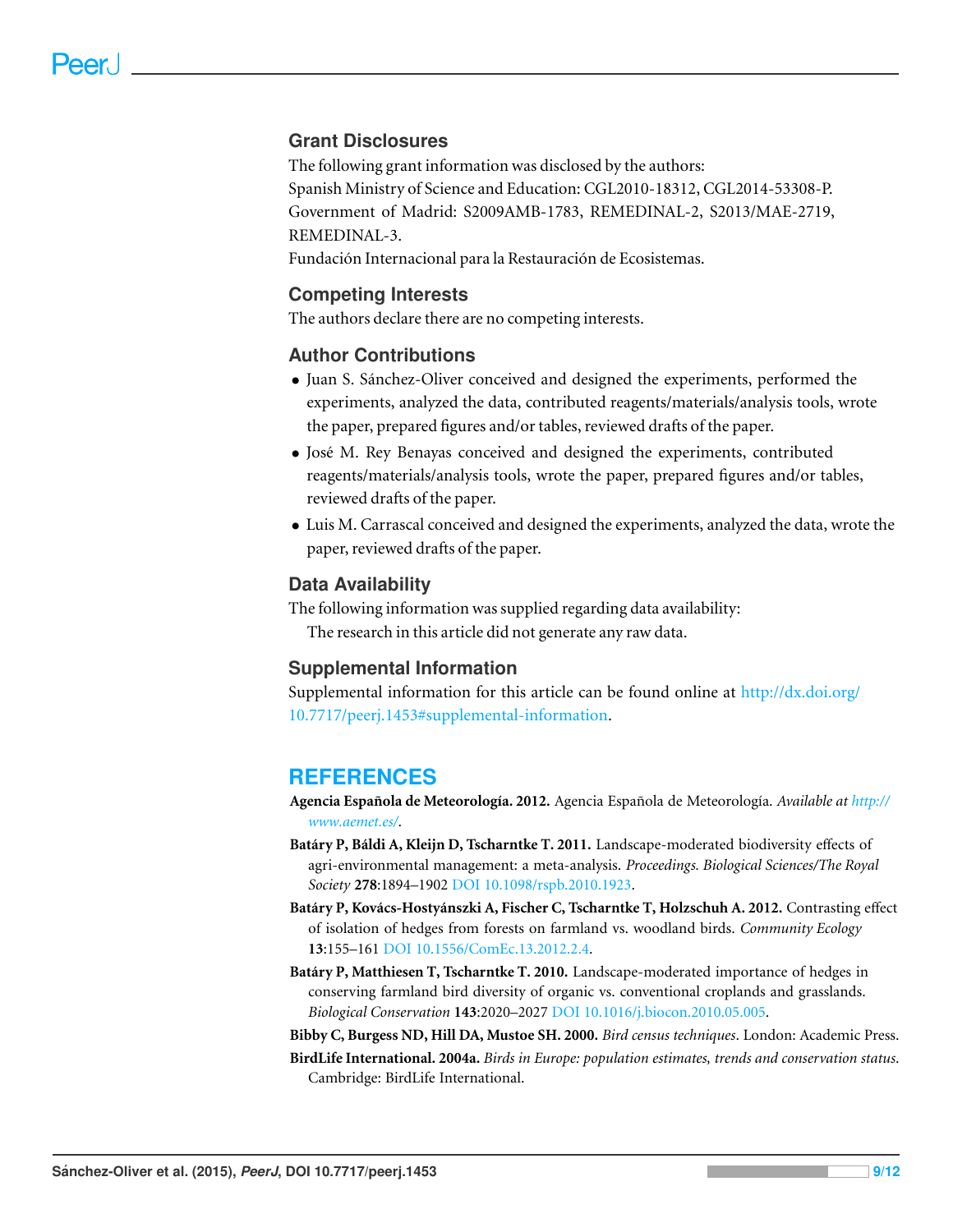- <span id="page-9-10"></span>**BirdLife International. 2004b.** *Birds in the European Union: a status assessment*. Wageningen: BirdLife International.
- <span id="page-9-3"></span>**Bremer LL, Farley KA. 2010.** Does plantation forestry restore biodiversity or create green deserts? A synthesis of the effects of land-use transitions on plant species richness. *Biodiversity and Conservation* **19**:3893–3915 DOI [10.1007/s10531-010-9936-4.](http://dx.doi.org/10.1007/s10531-010-9936-4)
- <span id="page-9-6"></span>**Butler SJ, Boccaccio L, Gregory RD, Vorisek P, Norris K. 2010.** Quantifying the impact of land-use change to European farmland bird populations. *Agriculture, Ecosystems and Environment* **137**:348–357 DOI [10.1016/j.agee.2010.03.005.](http://dx.doi.org/10.1016/j.agee.2010.03.005)
- <span id="page-9-8"></span>**Caplat P, Fonderflick J. 2009.** Area mediated shifts in bird community composition: a study on a fragmented Mediterranean grassland. *Biodiversity and Conservation* **18**:2979–2995 DOI [10.1007/s10531-009-9620-8.](http://dx.doi.org/10.1007/s10531-009-9620-8)
- <span id="page-9-13"></span>**Carrascal LM, Palomino D. 2008.** *Las aves comunes reproductoras en Espana. Poblaci ˜ on en ´ 2004-2006*. Madrid: SEO/Birdlife.
- <span id="page-9-14"></span>**Concepción ED, Díaz M. 2010.** Relative effects of field-and landscape-scale intensification on farmland bird diversity in Mediterranean dry cereal croplands. *Aspects of Applied Biology* **100**:245–252.
- <span id="page-9-15"></span>**Concepción ED, Díaz M. 2011.** Field, landscape and regional effects of farmland management on specialist open-land birds: does body size matter? *Agriculture, Ecosystems and Environment* **142**:303–310 DOI [10.1016/j.agee.2011.05.028.](http://dx.doi.org/10.1016/j.agee.2011.05.028)
- <span id="page-9-11"></span>De la Montaña E, Rey Benayas JM, Carrascal LM. 2006. Response of bird communities to silvicultural thinning of Mediterranean maquis. *Journal of Applied Ecology* **43**:651–659 DOI [10.1111/j.1365-2664.2006.01171.x.](http://dx.doi.org/10.1111/j.1365-2664.2006.01171.x)
- <span id="page-9-9"></span>**Delgado MP, Sanza MA, Morales MB, Traba J, Rivera D. 2013.** Habitat selection and coexistence in wintering passerine steppe birds. *Journal of Ornithology* **154**:469–479 DOI [10.1007/s10336-012-0914-3.](http://dx.doi.org/10.1007/s10336-012-0914-3)
- <span id="page-9-12"></span>**Directorate-General for Agriculture and Rural Development. 2012.** Rural Development in the European Union. Statistical and Economic Information. Report 2012. European Commission, Bruxelles.
- <span id="page-9-5"></span>**Donald PF, Pisano G, Rayment MDM, Pain DDJ. 2002.** The Common Agricultural Policy, EU enlargement and the conservation of Europe's farmland birds. *Agriculture, Ecosystems and Environment* **89**:167–182 DOI [10.1016/S0167-8809\(01\)00244-4.](http://dx.doi.org/10.1016/S0167-8809(01)00244-4)
- <span id="page-9-7"></span>**European Bird Census Council. 2010.** European wild bird indicators, 2009. *Available at [http://](http://www.ebcc.info/index.php?ID=487) [www.ebcc.info/index.php?ID=487](http://www.ebcc.info/index.php?ID=487)*.
- <span id="page-9-1"></span>**European Commission. 2013a.** Forestry measures under the common agricultural policy. *Available at [http://ec.europa.eu/agriculture/envir/report/en/forest](http://ec.europa.eu/agriculture/envir/report/en/forest_en/report.htm) [en/report.htm](http://ec.europa.eu/agriculture/envir/report/en/forest_en/report.htm)*.
- <span id="page-9-2"></span>**European Commission. 2013b.** EU agriculture—statistical and economic information. *Available at [http://ec.europa.eu/agriculture/statistics/agricultural/index](http://ec.europa.eu/agriculture/statistics/agricultural/index_en.htm) [en.htm](http://ec.europa.eu/agriculture/statistics/agricultural/index_en.htm)*.
- <span id="page-9-0"></span>**FAO. 2011.** *State of the world's forests 2011*. Rome: FAO.
- <span id="page-9-4"></span>**Felton A, Knight E, Wood J, Zammit C, Lindenmayer DB. 2010.** A meta-analysis of fauna and flora species richness and abundance in plantations and pasture lands. *Biological Conservation* **143**:545–554 DOI [10.1016/j.biocon.2009.11.030.](http://dx.doi.org/10.1016/j.biocon.2009.11.030)
- <span id="page-9-16"></span>**Flohre A, Fischer C, Aavik T, Bengtsson J, Berendse F, Bommarco R, Ceryngier P, Clement LW, Dennis C, Eggers S, Emmerson M, Geiger F, Guerrero I, Hawro V, Inchausti P, Liira J,** Morales MB, Oñate JJ, Pärt T, Weisser WW, Winqvist C, Thies C, Tscharntke T. 2011. Agricultural intensification and biodiversity partitioning in European landscapes comparing plants, carabids, and birds. *Ecological Applications* **21**:1772–1781 DOI [10.1890/10-0645.1.](http://dx.doi.org/10.1890/10-0645.1)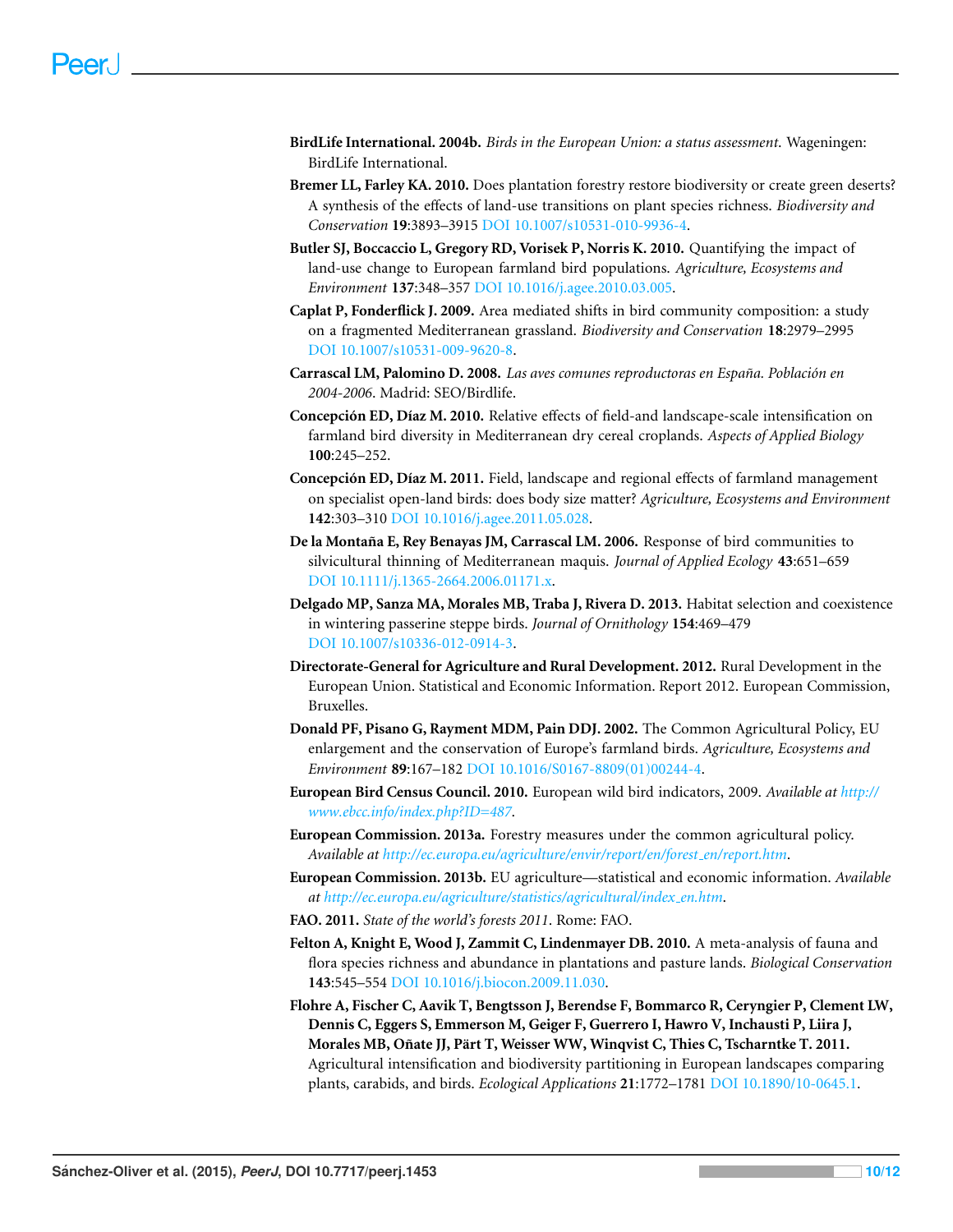- <span id="page-10-12"></span>**Fonderflick J, Besnard A, Martin J-L. 2013.** Species traits and the response of open-habitat species to forest edge in landscape mosaics. *Oikos* **122**:42–51 DOI [10.1111/j.1600-0706.2012.20308.x.](http://dx.doi.org/10.1111/j.1600-0706.2012.20308.x)
- <span id="page-10-9"></span>**Geographic Information System of Farming Land. 2010.** Geographic information system of farming land. *Available at <http://pagina.jccm.es/agricul/sigpac.htm>*.
- <span id="page-10-10"></span>**Gregory RD, Gibbons DW, Donald PF. 2004.** Bird census and survey techniques. In: Sutherland WJ, Newton I, Green RE, eds. *Bird ecology and conservation: a handbook of techniques*. New York: Oxford University Press.
- <span id="page-10-1"></span>**Gregory RD, Van Strien A, Vorisek P, Gmelig Meyling AW, Noble DG, Foppen RPB, Gibbons DW. 2005.** Developing indicators for European birds. *Philosophical Transactions of the Royal Society of London. Series B, Biological Sciences* **360**:269–288 DOI [10.1098/rstb.2004.1602.](http://dx.doi.org/10.1098/rstb.2004.1602)
- <span id="page-10-2"></span>**Guerrero I, Morales MB, Onate JJ, Geiger F, Berendse F, Snoo G De, Eggers S, P ˜ art T, ¨ Bengtsson J, Clement LW, Weisser WW, Olszewski A, Ceryngier P, Hawro V, Liira J, Aavik T, Fischer C, Flohre A, Thies C, Tscharntke T. 2012.** Response of ground-nesting farmland birds to agricultural intensification across Europe: landscape and field level management factors. *Biological Conservation* **152**:74–80 DOI [10.1016/j.biocon.2012.04.001.](http://dx.doi.org/10.1016/j.biocon.2012.04.001)
- <span id="page-10-8"></span>Junta de Castilla-La Mancha. 2013. Datos meteorológicos de Red de la Calidad del Aire de Castilla-La Mancha. *Available at <http://pagina.jccm.es/medioambiente/rvca/meteo.htm>*.
- <span id="page-10-15"></span>**Morales MB, Garc´ıa JT, Arroyo B. 2005.** Can landscape composition changes predict spatial and annual variation of little bustard male abundance? *Animal Conservation* **8**:167–174 DOI [10.1017/S1367943005001988.](http://dx.doi.org/10.1017/S1367943005001988)
- <span id="page-10-7"></span>**Morgado R, Beja P, Reino L, Gordinho L, Delgado A, Borralho R, Moreira F. 2010.** Calandra lark habitat selection: strong fragmentation effects in a grassland specialist. *Acta Oecologica* **36**:63–73 DOI [10.1016/j.actao.2009.10.002.](http://dx.doi.org/10.1016/j.actao.2009.10.002)
- <span id="page-10-14"></span>**Myczko Ł, Rosin ZM, Skorka P, Wylegała P, Tobolka M, Fliszkiewicz M, Mizera T, ´ Tryjanowski P. 2013.** Effects of management intensity and orchard features on bird communities in winter. *Ecological Research* **28**:503–512 DOI [10.1007/s11284-013-1039-8.](http://dx.doi.org/10.1007/s11284-013-1039-8)
- <span id="page-10-11"></span>**Reino L, Beja P, Araujo MB, Dray S, Segurado P. 2013. ´** Does local habitat fragmentation affect large-scale distributions? The case of a specialist grassland bird. *Diversity and Distributions* **19**:423–432 DOI [10.1111/ddi.12019.](http://dx.doi.org/10.1111/ddi.12019)
- <span id="page-10-3"></span>**Reino L, Beja P, Osborne PE, Morgado R, Fabião A, Rotenberry JT. 2009.** Distance to edges, edge contrast and landscape fragmentation: Interactions affecting farmland birds around forest plantations. *Biological Conservation* **142**:824–838 DOI [10.1016/j.biocon.2008.12.011.](http://dx.doi.org/10.1016/j.biocon.2008.12.011)
- <span id="page-10-4"></span>**Reino L, Porto M, Morgado R, Carvalho F, Mira A, Beja P. 2010.** Does afforestation increase bird nest predation risk in surrounding farmland? *Forest Ecology and Management* **260**:1359–1366 DOI [10.1016/j.foreco.2010.07.032.](http://dx.doi.org/10.1016/j.foreco.2010.07.032)
- <span id="page-10-6"></span>**Rey Benayas JM, Galvan I, Carrascal LM. 2010. ´** Differential effects of vegetation restoration in Mediterranean abandoned cropland by secondary succession and pine plantations on bird assemblages. *Forest Ecology and Management* **260**:87–95 DOI [10.1016/j.foreco.2010.04.004.](http://dx.doi.org/10.1016/j.foreco.2010.04.004)
- <span id="page-10-0"></span>**Rey Benayas JM, Martins A, Nicolau JM, Schulz JJ. 2007.** Abandonment of agricultural land: an overview of drivers and consequences. *CAB Reviews: Perspectives in Agriculture, Veterinary Science, Nutrition and Natural Resources* **2**:1–14 DOI [10.1079/PAVSNNR20072057.](http://dx.doi.org/10.1079/PAVSNNR20072057)
- <span id="page-10-13"></span>**Ries L, Fletcher RJ, Battin J, Sisk TD. 2004.** Ecological responses to habitat edges: mechanisms, models, and variability explained. *Annual Review of Ecology, Evolution, and Systematics* **35**:491–522 DOI [10.1146/annurev.ecolsys.35.112202.130148.](http://dx.doi.org/10.1146/annurev.ecolsys.35.112202.130148)
- <span id="page-10-5"></span>**Sánchez-Oliver JS, Rey Benayas JM, Carrascal LM. 2014a.** Local habitat and landscape influence predation of bird nests on afforested Mediterranean cropland. *Acta Oecologica* **58**:35–43 DOI [10.1016/j.actao.2014.05.001.](http://dx.doi.org/10.1016/j.actao.2014.05.001)